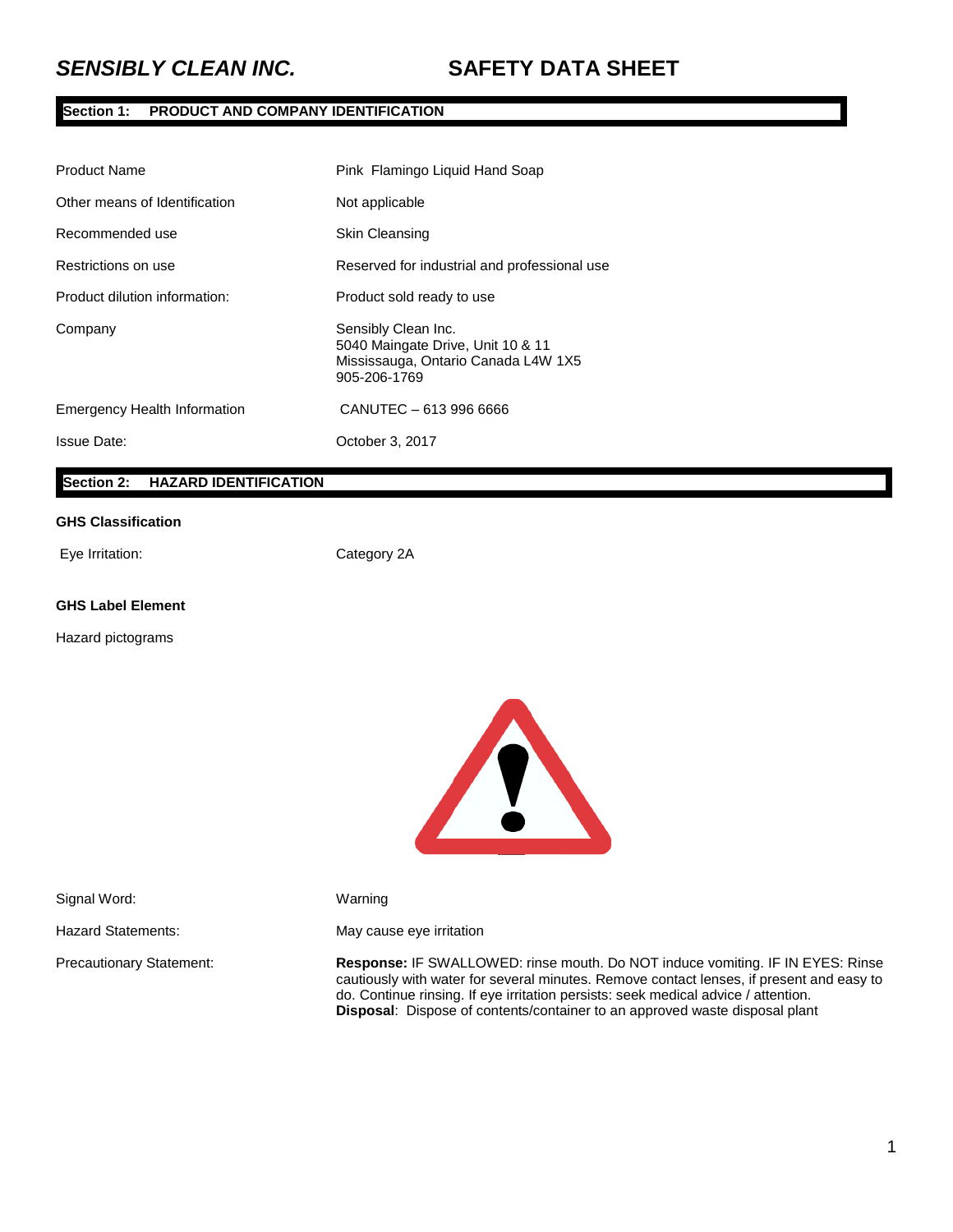## **Section 3: COMPOSITION / INFORMATION ON INGREDIENTS**

| Pure substance / mixture:                                                                               | Mixture                                                             |                                                        |
|---------------------------------------------------------------------------------------------------------|---------------------------------------------------------------------|--------------------------------------------------------|
| <b>Chemical Name</b>                                                                                    | CAS-No.                                                             | Concentration: (%)                                     |
| Sodium Lauryl Ether Sulfate<br>Sodium Lauryl Sulfate<br>Cocopropyl Betain<br>Diethanolamide<br>Glycerin | 68585-34-2<br>617-895-40<br>61789-40-0<br>111-42-2<br>$56 - 81 - 5$ | $15 - 30$<br>$5 - 10$<br>$2 - 5$<br>$2 - 5$<br>$1 - 3$ |

## **Section 4: FIRST AID MEASURES**

| In case of eye contact:                                           | Rinse immediately with plenty of water                                                                                                       |
|-------------------------------------------------------------------|----------------------------------------------------------------------------------------------------------------------------------------------|
| If swallowed:                                                     | Rinse mouth with water. Do NOT induce vomiting. Never give anything by mouth to an<br>unconscious person. Get medical attention immediately. |
| Protection of first-aiders:                                       | No special precautions are necessary for first aid responders                                                                                |
| Notes to Physician:                                               | Treat symptomatically                                                                                                                        |
| Most important symptoms<br>and effects, both acute and<br>delayed | See Section 11 for more detailed information on health effects and symptoms                                                                  |

## **Section 5: FIREFIGHTING MEASURES**

| Suitable extinguishing media:                     | Use extinguishing measures that are appropriate to local circumstances and the<br>Surrounding environment.                                                                           |
|---------------------------------------------------|--------------------------------------------------------------------------------------------------------------------------------------------------------------------------------------|
| Unsuitable extinguishing media:                   | None Known                                                                                                                                                                           |
| Specific hazards during<br>Firefighting           | Not flammable or combustible                                                                                                                                                         |
| Hazardous combustion products:                    | Decomposition products may include the following materials:<br>Carbon oxides<br>Nitrogen oxides (NOx)<br>Sulphur oxides<br>Oxides of phosphorus                                      |
| Special protective equipment for<br>Firefighters: | Use personal protective equipment                                                                                                                                                    |
| Specific extinguishing methods:                   | Fire residues and contaminated fire extinguishing water must be disposed of in<br>accordance with local regulations. In the event of fire and/or explosion, do not breathe<br>fumes. |
| Risk of explosion:                                | Not Available                                                                                                                                                                        |

## **Section 6: ACCIDENTAL RELEASE MEASURES**

Personal precautions, protective Ensure clean up is conducted by trained personnel only. Refer to protective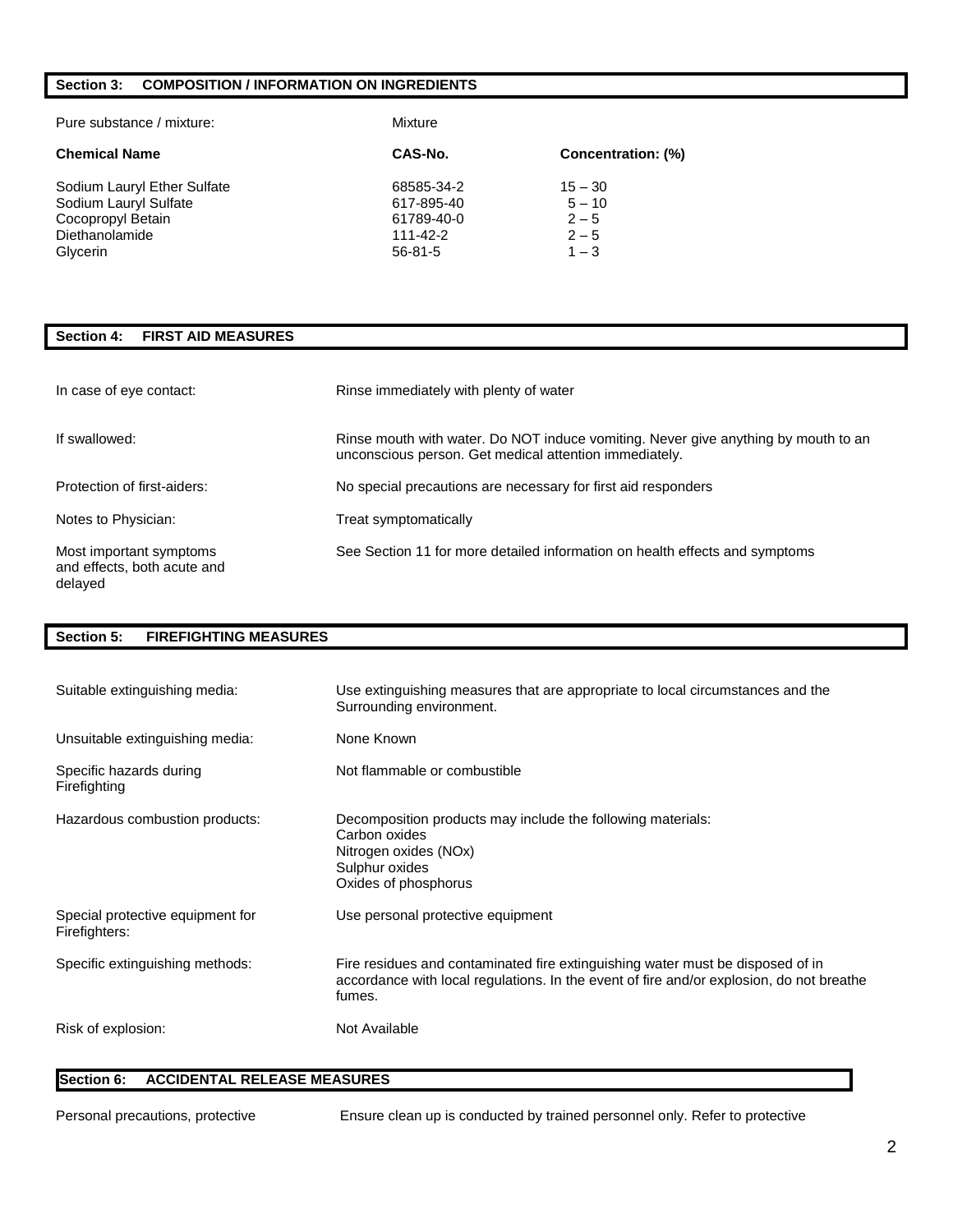| Equipment and emergency<br>procedures                  | meausures listed in sections 7 and 8.                                                                                                                                                                                                                                                                                                                                                                                                                                      |
|--------------------------------------------------------|----------------------------------------------------------------------------------------------------------------------------------------------------------------------------------------------------------------------------------------------------------------------------------------------------------------------------------------------------------------------------------------------------------------------------------------------------------------------------|
| Environmental precautions:                             | Do not allow contact with soil, surface or ground water.                                                                                                                                                                                                                                                                                                                                                                                                                   |
| Methods and materials for<br>Containment and clean up: | Stop leak if safe to do so. Contain spillage, and then collect with non-combustible<br>absorbent material (eq: sand, earth, diatomaceous earth, vermiculite) and place in<br>container for disposal according to local / national regulations (see section 13) Flush away<br>traces with water. For large spills, dike spilled material or otherwise contain mater to<br>ensure runoff does not reach a waterway.<br>Refer to protective measures listed in Sections 7 and |
| <b>HANDLING AND STORAGE</b><br>Section 7:              |                                                                                                                                                                                                                                                                                                                                                                                                                                                                            |
| Advice on Safe Handling:                               | No Special Handling Required                                                                                                                                                                                                                                                                                                                                                                                                                                               |

Storage temperature: <br>
Zero to 40 degrees

**Section 8: EXPOSURE CONTROLS / PERSONAL PROCTECTION**

Conditions for safe storage: Keep out of reach of children. Keep from freezing.

## **Components with workplace control parameters**

| <b>COMPONENTS</b>           | CAS-NO.       | Form of<br>Exposure | Permissible<br>Concentration | <b>Basis</b>       |
|-----------------------------|---------------|---------------------|------------------------------|--------------------|
| Sodium Lauryl Ether Sulfate | 68585-34-2    | <b>TWA</b>          | Not Listed                   | Not Listed         |
| Sodium Lauryl Sulfate       | 617-895-40    | <b>TWA</b>          | Not Listed                   | Not Listed         |
| Cocopropyl Betain           | 61789-40-0    | <b>TWA</b>          | Not Listed                   | Not Listed         |
| Diethanolamide              | 111-42-2      | <b>TWA</b>          | 3ppm                         | Not Listed         |
| Glycerin                    | $56 - 81 - 5$ | <b>TWA</b>          | 10 <sub>mg</sub> /m3         | OSHA <sub>Z1</sub> |
|                             |               |                     |                              |                    |
|                             |               |                     |                              |                    |

| Engineering measures:         | Good general ventilation should be sufficient to control worker exposure to airborne<br>contaminants. |
|-------------------------------|-------------------------------------------------------------------------------------------------------|
| Personal protective equipment |                                                                                                       |
| Eye protection:               | No special protective equipment required                                                              |
| Hand protection:              | No special protective equipment required                                                              |
| Skin protection:              | No special protective equipment required                                                              |
| Respiratory protection:       | No special protective equipment required                                                              |
|                               |                                                                                                       |

## **Section 9: PHYSICAL AND CHEMICAL PROPERTIES**

| Appearance:<br>Colour:<br>Odour:<br>viscpH<br>Flash point:<br>Odour Threshold:<br>Melting point/freezing point:<br>Initial boiling point and | Liquid<br>Pink<br>Fragranced<br>$6.0 - 8.0, 100\%$<br>Not Applicable<br>No data available<br>No data available |
|----------------------------------------------------------------------------------------------------------------------------------------------|----------------------------------------------------------------------------------------------------------------|
| boiling range:                                                                                                                               | No data available                                                                                              |
| Evaporation rate:                                                                                                                            | No data available                                                                                              |
| Flammability (solid, gas):                                                                                                                   | No data available                                                                                              |
| Upper explosion limit:                                                                                                                       | No data available                                                                                              |
| Lower explosion limit:                                                                                                                       | No data available                                                                                              |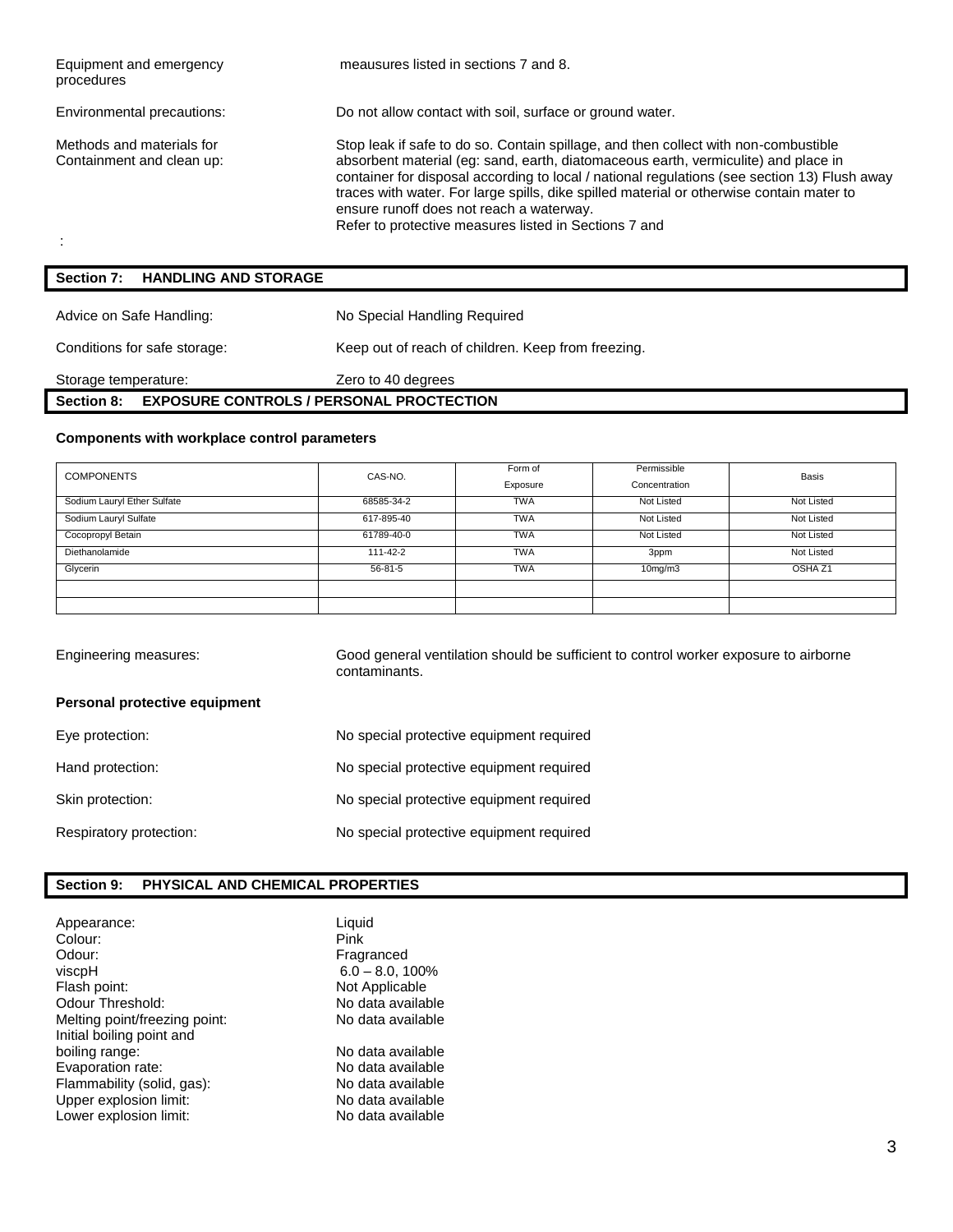Vapour pressure:<br>
Relative vapour density:<br>
No data available<br>
No data available Relative vapour density:<br>
Relative density: 1.0 - 1.02, 100% Relative density:  $1.0 - 1.0$ <br>Water solubility: Soluble Water solubility:<br>
Solubility in other solvents:<br>
Solubility in other solvents:<br>
Solubility in other solvents:<br>
Solubility in other solvents: Solubility in other solvents: No data available<br>
Partition coefficient: n-octanol/water: No data available Partition coefficient: n-octanol/water: Auto-ignition temperature: No data available Thermal decomposition: No data available<br>
Viscosity, kinematic: No data available Viscosity, kinematic: No data available<br>
Explosive properties: No data available Explosive properties: No data available<br>
Oxidizing properties: No data available<br>
No data available Oxidizing properties: No data available<br>
Molecular weight: No data available<br>
No data available Molecular weight:<br>VOC:

No data available

## **Section 10: STABILITY AND REACTIVITY**

| Chemical stability:                 | Stable under normal conditions                                                       |
|-------------------------------------|--------------------------------------------------------------------------------------|
| Possibility of hazardous reactions: | No dangerous reaction known under conditions of normal use                           |
| Conditions to avoid:                | None known                                                                           |
| Incompatible materials:             | None know                                                                            |
| Hazardous decomposition products:   | Decomposition products may include the following materials:<br><b>Sulphur Oxides</b> |

## **Section 11: TOXICOLOGICAL INFORMATION**

| Information on likely routes of<br>exposure: | Inhalation, Eye contact                                     |
|----------------------------------------------|-------------------------------------------------------------|
| <b>Potential Health Effects</b>              |                                                             |
| Eyes:                                        | May cause eye irritation                                    |
| Skin:                                        | May cause skin irritation                                   |
| Ingestion:                                   | May cause digestive tract irritation                        |
| Inhalation:                                  | May cause nose, throat, and lung irritation.                |
| Chronic Exposure:                            | Health injuries are not known or expected under normal use. |
|                                              |                                                             |
| <b>Experience with Human Exposure</b>        |                                                             |
| Eye Contact:                                 | Redness, Pain, Irritation                                   |
| Skin Contact:                                | No symptoms known or expected                               |
| Ingestion:                                   | No symptoms known or expected                               |
| Inhalation:                                  | No symptoms known or expected                               |
| <b>Toxicity</b>                              |                                                             |
| Acute oral toxicity:                         | No data available                                           |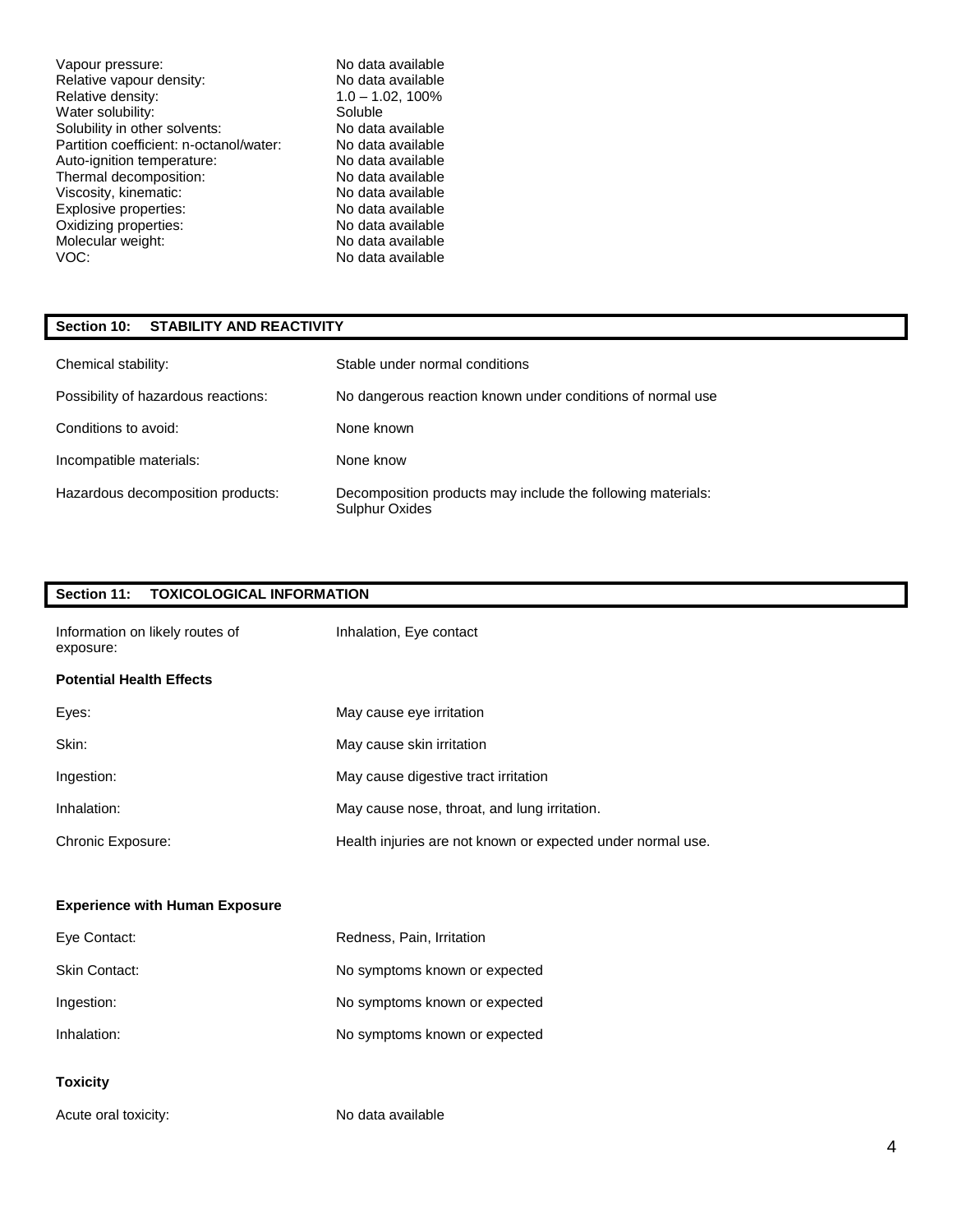| Acute inhalation toxicity:         | No data available |
|------------------------------------|-------------------|
| Acute dermal toxicity:             | No data available |
| Skin corrosion/irritation:         | No data available |
| Serious eye damage/eye irritation: | No data available |
| Respiratory or skin sensitization: | No data available |
| Carcinogenicity                    | No data available |
| Reproductive effects:              | No data available |
| Germ cell mutagenicity:            | No data available |
| Teratogenicity:                    | No data available |
| STOT – single exposure             | No data available |
| STOT – repeated exposure           | No data available |
| Aspiration toxicity:               | No data available |

# **Section 12: ECOLOGICAL INFORMATION**

# **Ecotoxicity**

| <b>Environmental Effects:</b>                                                                                         | This product may be harmful to aquatic life                 |
|-----------------------------------------------------------------------------------------------------------------------|-------------------------------------------------------------|
| <b>Products</b><br>Toxicity to Fish:<br>Toxicity to daphnia and other<br>Aquatic invertebrates:<br>Toxicity to algae: | No data available<br>No data available<br>No data available |
| <b>Components</b>                                                                                                     |                                                             |
| Toxicity to daphnia and other<br>Aquatic invertebrates:                                                               | No data available                                           |
| Persistence and degradability                                                                                         | No data available                                           |
| <b>Bioaccumulative potential</b>                                                                                      | No data available                                           |
| <b>Mobility in soil</b>                                                                                               | No data available                                           |
| Other adverse effects                                                                                                 | No data available                                           |

## **Section 13: DISPOSAL CONSIDERATIONS**

| Disposal methods:        | Where possible, recycling is preferred to disposal or incineration. If recycling is not<br>practical, dispose of in compliance with local regulations. Dispose of wastes in an<br>approved waste disposal facility.             |
|--------------------------|---------------------------------------------------------------------------------------------------------------------------------------------------------------------------------------------------------------------------------|
| Disposal considerations: | Dispose of as unused product. Empty containers should be taken to an approved waste<br>Handling site for recycling or disposal. Do not re-use empty containers. Dispose of in<br>accordance with local and federal regulations. |